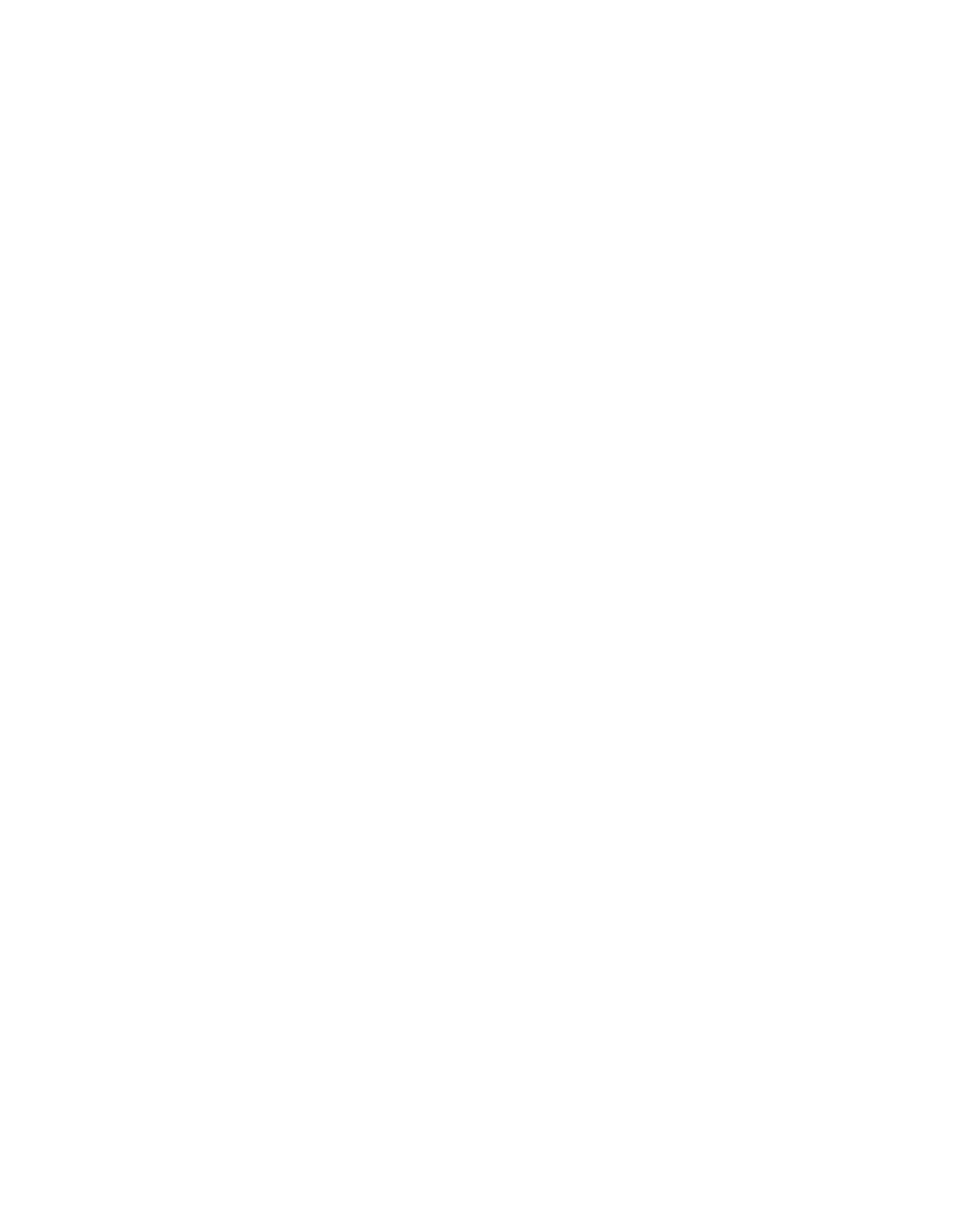## **HILL, Justice.**

[¶1] Ralph E. Platt (Platt) filed a Complaint alleging that the Defendants, his niece Alice A. Creighton and her husband Murray C. Creighton, held over 151 cows with calves and cows due to calve owned by him in a constructive trust as part of a "joint venture" in conjunction with a lease with the Platt Ranch Trust (the Trust). Platt alleged that the Defendants had failed to account for the joint venture cattle operation and sought an accounting of funds, termination of the constructive trust, and a return of the cattle or their value. The Defendants timely filed a motion for summary judgment. Pursuant to an oral agreement with counsel for the Defendants, Platt filed his response and substantive materials after the deadline established by the district court's scheduling order. The district court ruled that Platt's response to the motion for summary judgment was untimely, that no cause had been shown for the failure to comply with the Wyoming Rules of Civil Procedure and the court's scheduling order and, therefore, Platt had no materials properly before the court subject to consideration in ruling on the motion for summary judgment. The court proceeded to grant the motion concluding that Platt's Complaint was barred by the applicable statutes of limitations, Wyo. Stat. Ann. § 1-3- 105(a)(iv)(B) (LexisNexis 2005) (four-year statute of limitations for suits to recover an interest in personal property) and *Cox v. City of Cheyenne*, 2003 WY 146, ¶ 28, 79 P.3d 500, 509 (Wyo. 2003) (four-year statute of limitations for suits in equity), because the last transaction concerning the disputed cattle occurred on April 1, 1998 and Platt did not file his Complaint until June 6, 2005, which was outside the four-year limitation period. Platt appeals the district court's ruling. We will affirm.

### **ISSUES**

[¶2] In his brief, Platt sets forth the following issues:

Issue No. 1: Did the District Court err in refusing to accept the agreement of counsel allowing Plaintiff additional time to respond to Defendant's Motion for Summary Judgment when the response was complete and the agreed extension did not interfere with the time table in the Scheduling Order?

Issue No. 2: In the alternative, did the District Court err in refusing to recognize that Plaintiff's reliance on such an agreement was, at worst, excusable neglect as defined by W.R.C.P. Rule 6(b)?

Issue No. 3: Did the District Court err in making its determination based on the Statute of Limitations based on the record before the Court on January 20, 2006?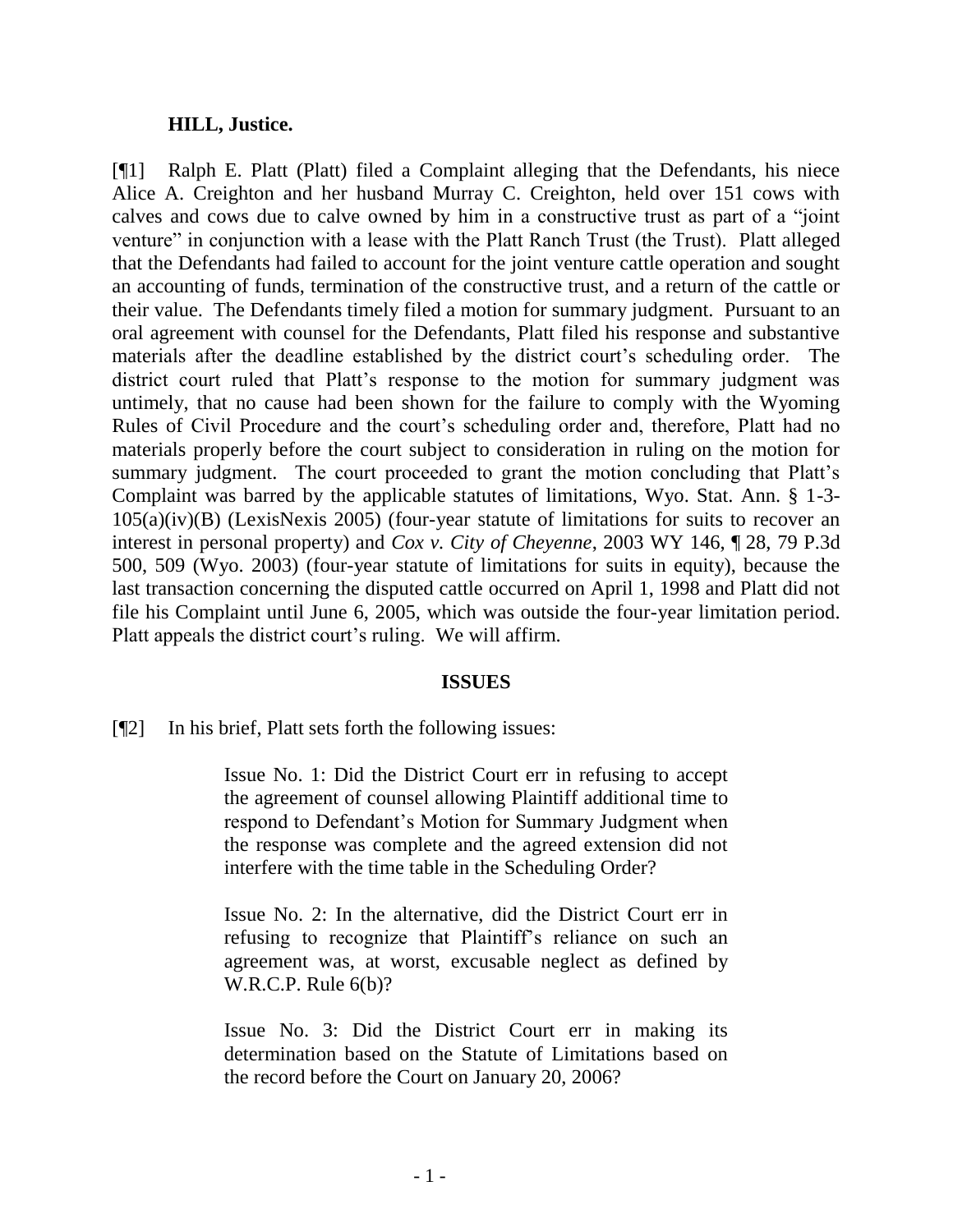Issue No. 4: The legal system; bench, bar and client.

In reply, the Defendants frame the issues as:

- 1. Did the District Court commit error in finding that Plaintiff's failure to file a timely Response to Defendants' Motion for Summary Judgment was inexcusable and in finding that Plaintiff thus had no response before the Court relating to the Motion for Summary Judgment?
- 2. Did the District Court properly determine that the Statute of Limitations for this action ran prior to the action being filed?

## **FACTS**

[¶3] On June 6, 2005, Platt filed a Complaint containing the following allegations and requests for relief:

> On October 10, 2001, Ralph E. Platt and his brother Wayne W. Platt, as tenants-in-common owning the Platt Ranch, formed the Platt Ranch Trust for the purpose of holding the ranch lands.

> On or about April 1, 1998, Platt Ranch Trust leased the ranch and related assets to Alice A. Creighton and Murray C. Creighton, husband and wife. The Ranch Lease Agreement provides that:

> > the leased property includes all of Lessor's deeded land, leased land, Forest Service permits, machinery, equipment, water and water rights, and improvements. All parts, furnishings, inventory, hay upon the premises, seed, furniture, fixtures, current inventory of supplies, are included in the lease.

The lease also provides that:

Lessees agree during each lease term to pay, when due, all property taxes and liability insurance premiums upon the property. [Lessees] agree to pay all utility charges, fuel, labor, maintenance and repairs of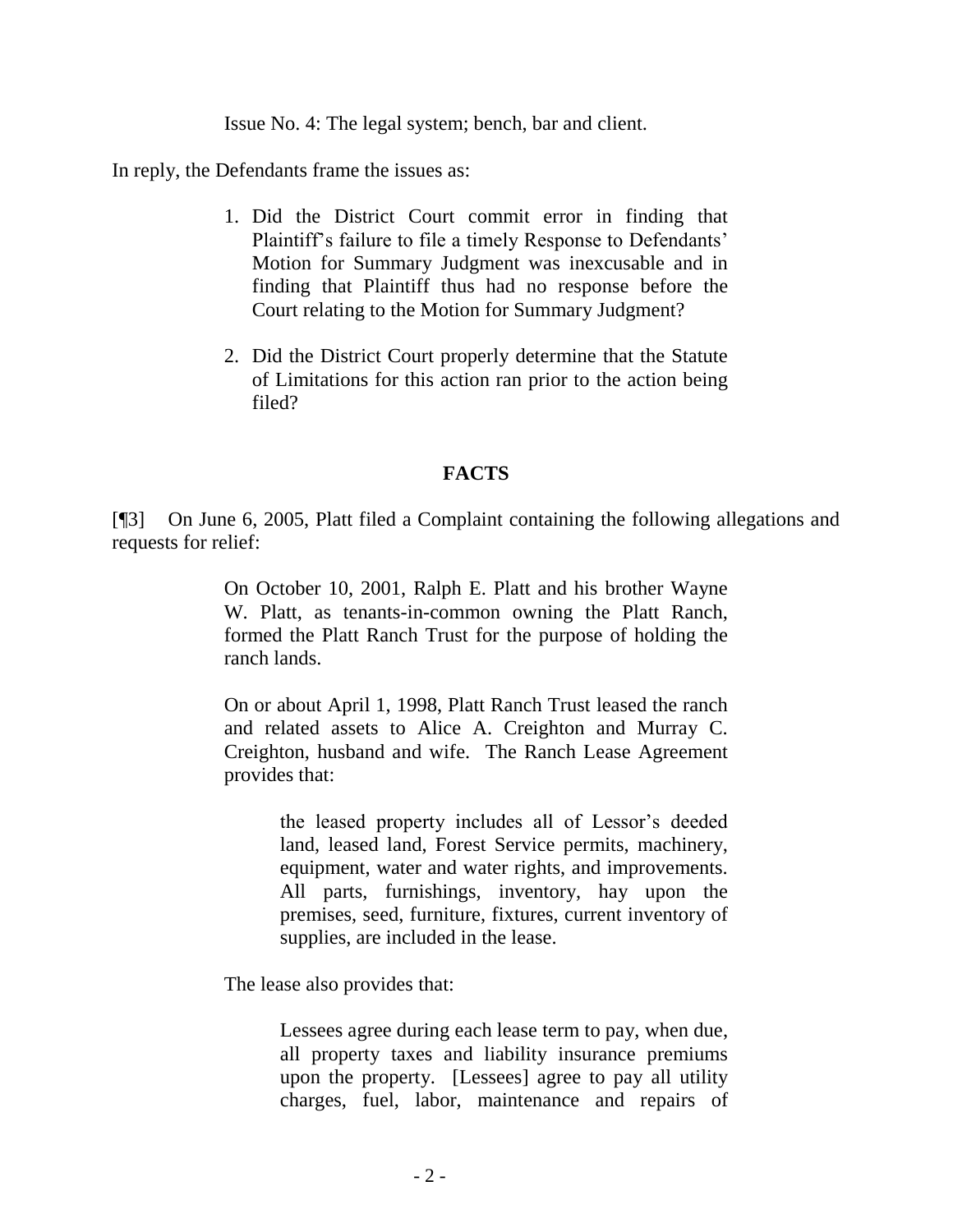equipment, veterinary expenses, BLM lease charges, Forest Service permit charges, and normal ranch operation costs consistent with their ranching practices.

As part of the ranch operation on or about April 1, 1998, Plaintiff Ralph E. Platt entered into a venture with Alice A. Creighton and Murray Creighton whereby he set over to them one hundred and fifty one cows with calves and cows due to calve having a value of \$120,000.00 for use in the ranch operation, and Defendants agreed to pay related veterinary expenses, forest service permit charges and related costs and to provide a fair return on the investment.

Defendants hold Plaintiff's cattle, and Plaintiff's replacement cattle in a constructive trust.

Defendants have refused to account for the joint venture cattle operation and are unjustly enriched.

Plaintiff now seeks an accounting of funds and increase in the venture together with a termination of the resulting trust and a return of said cattle and normal increase, less venture costs, or the value thereof.

The Defendants answered and generally denied the allegations of the Complaint and asserted, among other affirmative defenses, that Platt's claims were barred by the applicable statute of limitations. On September 12, 2005, the district court issued a scheduling order allowing for discovery and setting a deadline of December 1, 2005 for the filing of any dispositive motions and giving the opposing party twenty days after filing to respond.

[¶4] On November 30, 2005, the Defendants filed a Motion for Summary Judgment along with supporting materials including excerpts from the deposition of Platt and his brother Wayne, a sworn affidavit from Alice Creighton, and documentation relating to the operation of the Ranch and the Trust. The Defendants alleged the following facts:

- o In October of 1991, the Ranch property, which was jointly owned by Platt and his brother Wayne, was placed in a revocable trust called the Platt Ranch Trust with the brothers as the trustees. Either trustee had the power to make decisions for the Trust without the consent of the other.
- o Day-to-day operation of the Ranch was handled primarily by Wayne.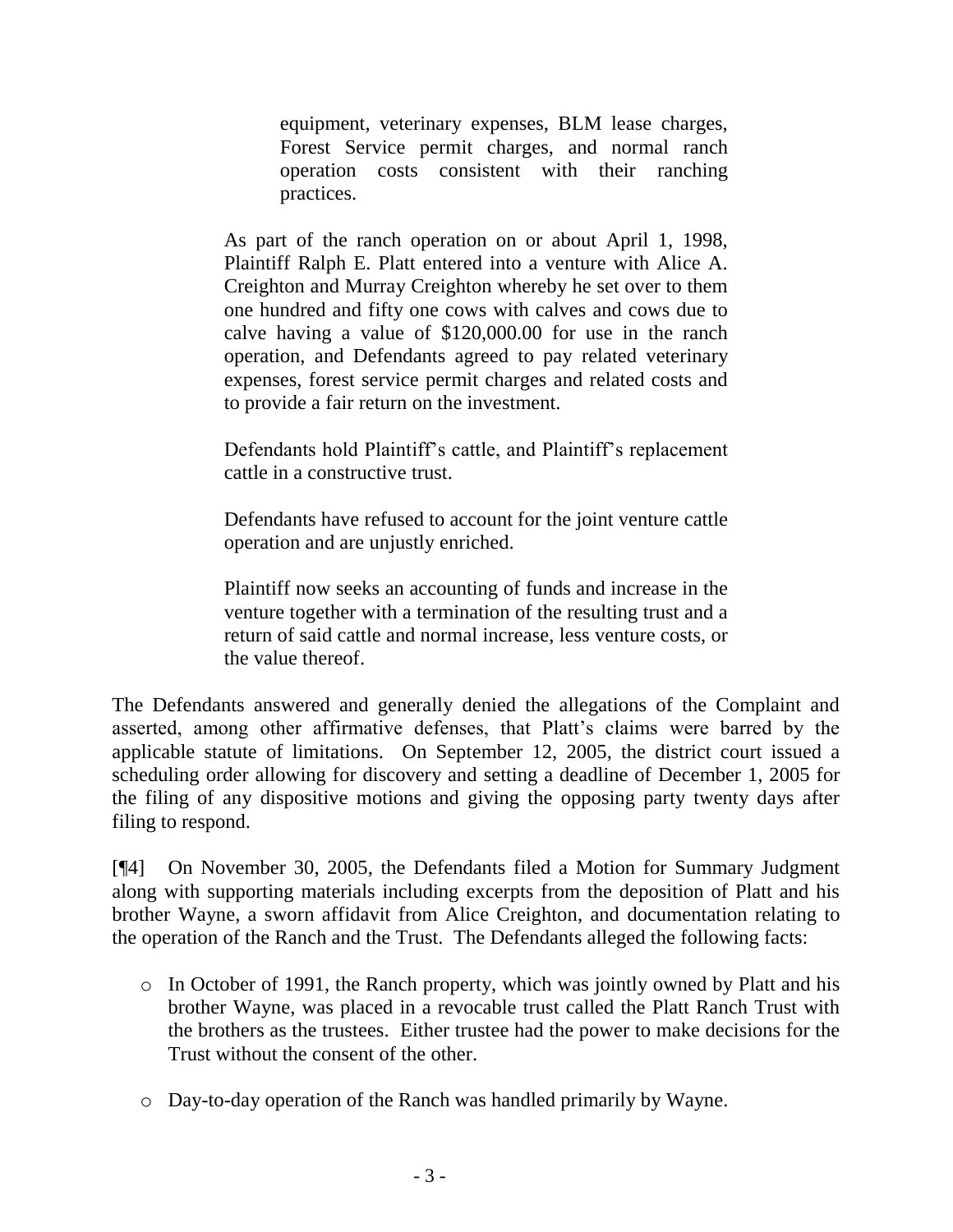- o In 1991, Wayne, who was almost seventy years old, determined that he needed someone to help run the Ranch. The Platt brothers extended an offer to Wayne's daughter and son-in-law, Alice and Murray Creighton, to help run the Ranch operations.
- o The Creightons, who had been working on a ranch in Montana, agreed to the offer shortly after the Ranch was placed in the Trust. Since the Ranch could not afford to pay the Creightons the same wages they had been receiving in Montana, an agreement was reached to transfer a small number of cattle from the Trust to the Creightons each year as payment for their services.
- o Further, because of the advancing ages of Platt and Wayne, coupled with a lack of interest from their other relatives in the Ranch operations, an additional agreement was reached with the Creightons whereby the Trust's heifers would be traded for an equal amount of steers from the Creightons' personal herd each year. This agreement maximized short-term income for the Trust while allowing the Creightons to build a breeding herd.
- o Beginning in January of 1992, the Creightons operated the Ranch as employees of the Trust over the next six years.
- o Pursuant to the parties' agreements, cows were transferred annually to the Creightons as compensation for their services while the Trust swapped heifers for herd steers.
- o In January of 1992, the Trust owned 350 head of cattle with Platt holding a fifty percent interest. Between January of 1992 and April 1, 1998, forty-eight head of cattle were transferred to the Creightons per the parties' agreement. The Creightons purchased an additional ten outright for cash in 1993. The remainder of the Trust herd either died, came up missing, or was sold at auction with the money going to the Trust so that by April 1, 1998, the Trust held only six cattle.
- o On April 1, 1998, the remaining cows and the Ranch's brand were transferred to the Creightons as part of an agreement for them to lease the Ranch for their own cattle operations.
- o Platt and Wayne signed the document finalizing the cattle and brand transfer and the Lease.
- o Platt denied he initially knew of the agreement to transfer cattle in lieu of salary to the Creightons but admitted that he became aware of it early on and never objected to it.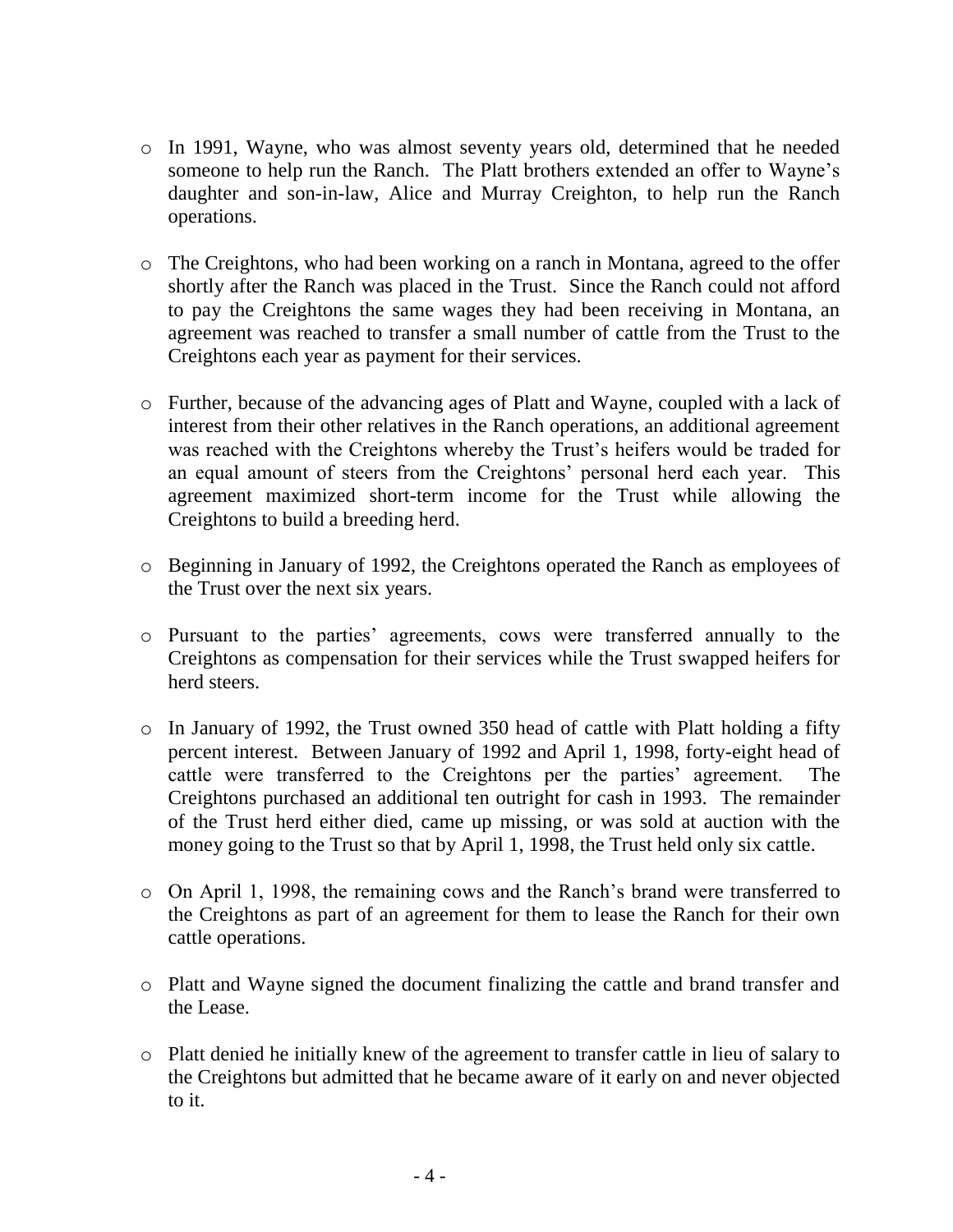- o Platt also admitted that he was aware that after April 1, 1998, he did not own any cattle personally.
- o Pursuant to the Lease between the parties, the Creightons pay the Trust \$24,000 a year.
- o The Lease, with a renewal in 2003, has continued in effect since April 1998. Platt and Wayne both signed the Lease and have split the annual payment.
- o Platt did not assert any ownership interest in or claim any income from the cattle operations on the Ranch outside of the annual Lease payment until the Spring of 2004 when he demanded an accounting from the Creightons; a claim that has triggered the current legal proceedings.

[¶5] The filing of the Defendant's Motion for Summary Judgment on November 30, 2005, triggered a twenty-day response period pursuant to the court's scheduling order and W.R.C.P. 6(c). Citing seasonal difficulties and travel conflicts, counsel for Platt contacted opposing counsel before the December 20, 2005, filing deadline and requested an extension through January 4, 2005. Defense counsel agreed to the extension. Platt duly served his Resistance to Defendant's Motion for Summary Judgment on the Defendants on January 4. Plaintiff's counsel did not file a motion with the district court requesting an extension of the filing deadline or otherwise provide notice of the parties' agreement to the court. The Defendants filed a Reply to Plaintiff's Resistance to Defendants' Motion for Summary Judgment on January 10, 2006 and Platt filed an additional response on January 23.

[¶6] On January 20, 2006, without holding a hearing, the district court issued a decision letter granting the Defendants' motion for summary judgment. Preliminarily, the court found that Platt had not filed a timely response to the motion for summary judgment, that no cause had been shown for that failure and, therefore, "Platt [had] no materials properly before the Court nor subject to consideration by the Court with respect to Defendants' motion." The court then concluded that the statute of limitations barred Platt's claim:

> The parties agree that the last transaction at issue here, and the transaction upon which Plaintiff primarily bases his Complaint, occurred on April 1, 1998. All of the events for which Platt seeks relief occurred no later than that date. In fact, the record indicates that the last of the cattle at issue were transferred to Defendants on that date. Platt is seeking an accounting of the cattle, termination of the asserted constructive trust, and a return of the cattle (or their value). His claims are either legal (for a return of his cattle) and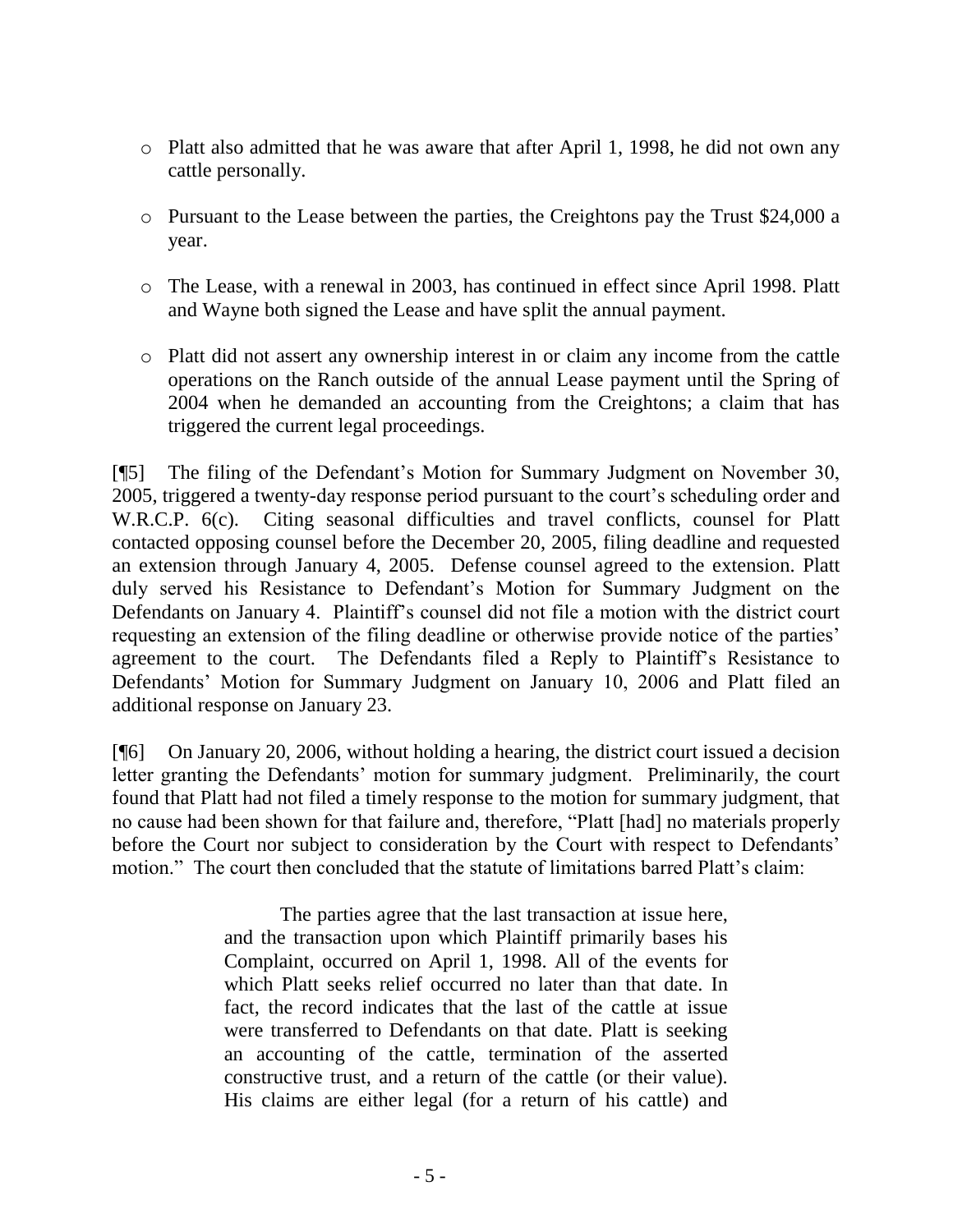governed by Wyo. Stat. Ann.  $\S$  1-3-105(a)(4)(i)(B) or equitable (for unjust enrichment) and subject to a four-year statute of limitations, *see Cox v. City of Cheyenne*, 79 P.3d 500, 509 (Wyo. 2003). That said, under either scenario, Platt had, at the longest, until April 1, 2002 in which to commence litigation. Here, Platt filed his *Complaint* on June 6, 2005, more than four years after April 1, 1998. Accordingly, Platt's claims are barred by the statute of limitations.

On January 27, 2006 Platt filed a motion stylized as Verified Request for Extension in Time to Respond to Defendants' Motion for Summary Judgment, Motion to Set Aside Default and Petition to Reconsider wherein he asked the district court to set aside the "default", approve counsels' agreement to extend the time for Platt to reply to the motion for summary judgment, and to consider its filed responses to that motion. On February 3, the court issued an order denying Platt's motion, finding that no excusable neglect as defined under W.R.C.P. 6(b) existed for the failure to timely file a response and rejecting an argument by Platt that an "informal or common practice" of the bar excused compliance with the Rules of Civil Procedure.<sup>1</sup> The court's order granting the Defendants summary judgment was issued on February 22, 2006 and Platt's appeal followed.

### **STANDARD OF REVIEW**

[¶7] When we review the granting of a summary judgment, we employ the same standards and use the same materials as were employed and used by the trial court. We examine the record from the vantage point most favorable to the party who opposed the motion, and we give that party the benefit of all favorable inferences that may fairly be drawn from the record. Summary judgment is appropriate only when no genuine issue as to any material fact exists and the prevailing party is entitled to have a judgment as a matter of law. A genuine issue of material fact exists when a disputed fact, if it were proven, would have the effect of establishing or refuting an essential element of the cause of action or defense which the parties have asserted. We review a grant of summary judgment deciding a question of law de novo and afford no deference to the trial court's ruling.

<sup>&</sup>lt;sup>1</sup> To the extent that Platt's motion was deemed a "Motion for Reconsideration," the district court properly noted that it was a nullity under the Wyoming Rules of Civil Procedure. *Plymale v. Donnelly*, 2006 WY 3, ¶¶ 5-7, 125 P.3d 1022, 1023-24 (Wyo. 2006). The court also noted that there was no "default" entered; it had granted summary judgment.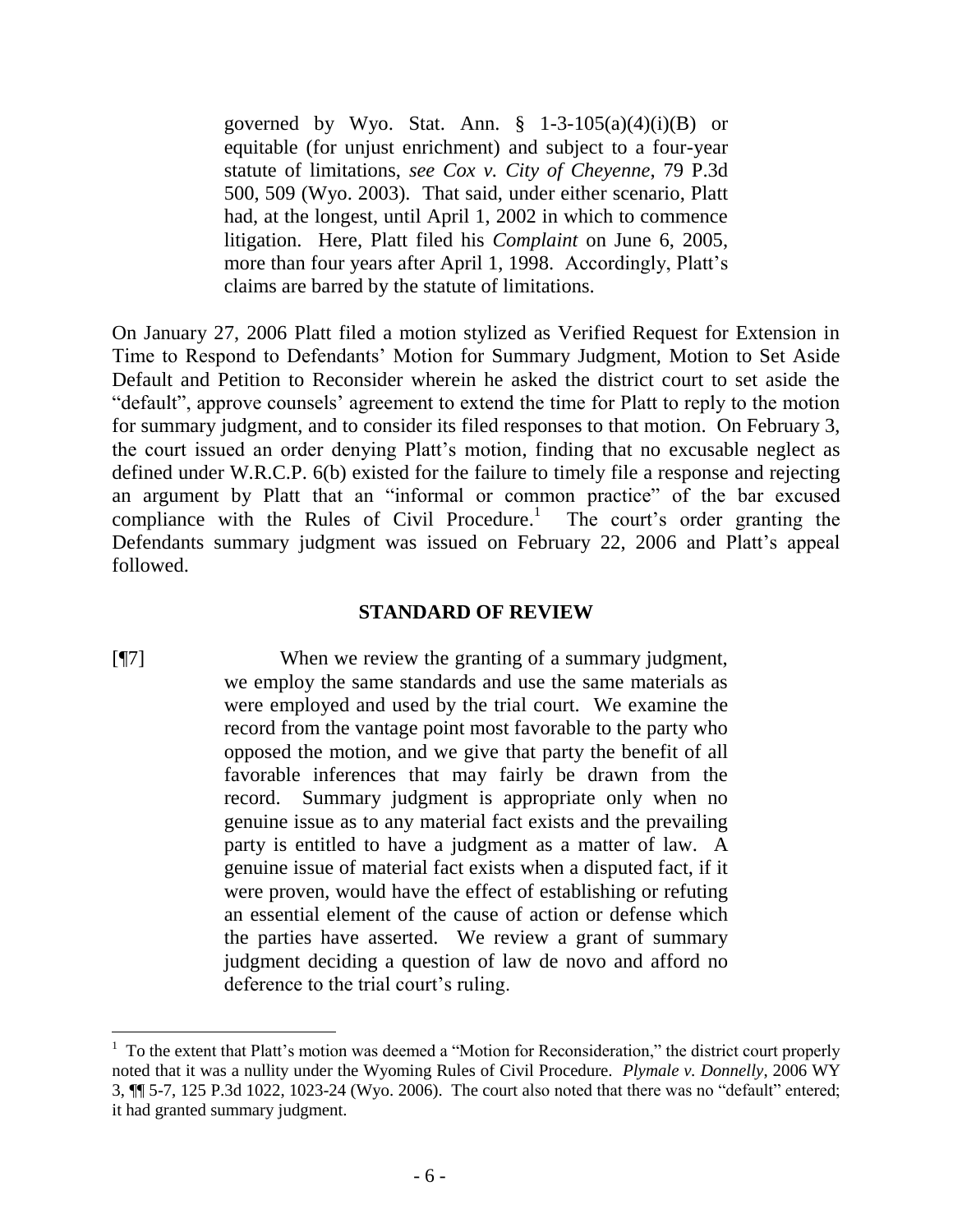*Black v. William Insulation, Co.*, 2006 WY 106, ¶ 7, 141 P.3d 123, 126-27 (Wyo. 2006) (quoting *Burnett v. Imerys Marble, Inc.*, 2005 WY 82, ¶ 10, 116 P.3d 460, 462 (Wyo. 2005) and *Act I, LLC v. Davis*, 2002 WY 183, ¶ 9, 60 P.3d 145, 148 (Wyo. 2002)). "We will affirm a grant of summary judgment if it can be sustained on any legal ground appearing in the record." *Lever v. Community First Bancshares, Inc.*, 989 P.2d 634, 637 (Wyo. 1999) (quoting *Duncan v. Town of Jackson*, 903 P.2d 548, 551 (Wyo. 1995)).

## **DISCUSSION**

[¶8] Initially, Platt contests the district court's refusal to consider the materials he filed in response to the Defendants' motion for summary judgment. He argues that the district court should have accepted the agreement between the parties' counsel allowing for extra time in which to respond to the Defendants' motion for summary judgment. Platt contends that such "informalities" are a "common practice" in Wyoming and were entered into by the parties in good faith. Platt suggests that under the circumstances, the court should have treated the failure to file a timely reply as "excusable neglect" under W.R.C.P. 6(b) and considered the materials he filed.

[¶9] We have said that "[e]xcept as may be permitted by the Wyoming Rules of Civil Procedure and the Wyoming Rules of Criminal Procedure, time limits permitted or required by rules or court order may not be extended or modified by agreement of counsel, but only by order." *Multiple Resort Ownership Plan, Inc. v. Design-Build-Manage, Inc.*, 2002 WY 67, ¶ 13, 45 P.3d 647, 652 (Wyo. 2002) (quoting Rule 202 of the Wyoming Uniform Rules for District Courts).

> The Wyoming Rules of Civil Procedure were adopted to promote an orderly and efficient means for the handling and disposing of litigation. Compliance with these rules of procedure in summary judgment matters is mandatory.

*Hickey v. Burnett*, 707 P.2d 741, 745 (Wyo. 1985) (citing *Larsen v. Roberts*, 676 P.2d 1046 (Wyo. 1984)). Motions for summary judgment are governed by W.R.C.P. 56, which in subsection (c) provides that the motion or any responses are to be served pursuant to W.R.C.P. 6(c). That rule, in turn, provides, in pertinent part:

> Except as otherwise provided in Rule 59(c), or unless the court by order permits service at some other time, a party affected by the motion may serve a response, together with affidavits, if any, at least three days prior to the hearing on the motion or within 20 days after service of the motion, whichever is earlier.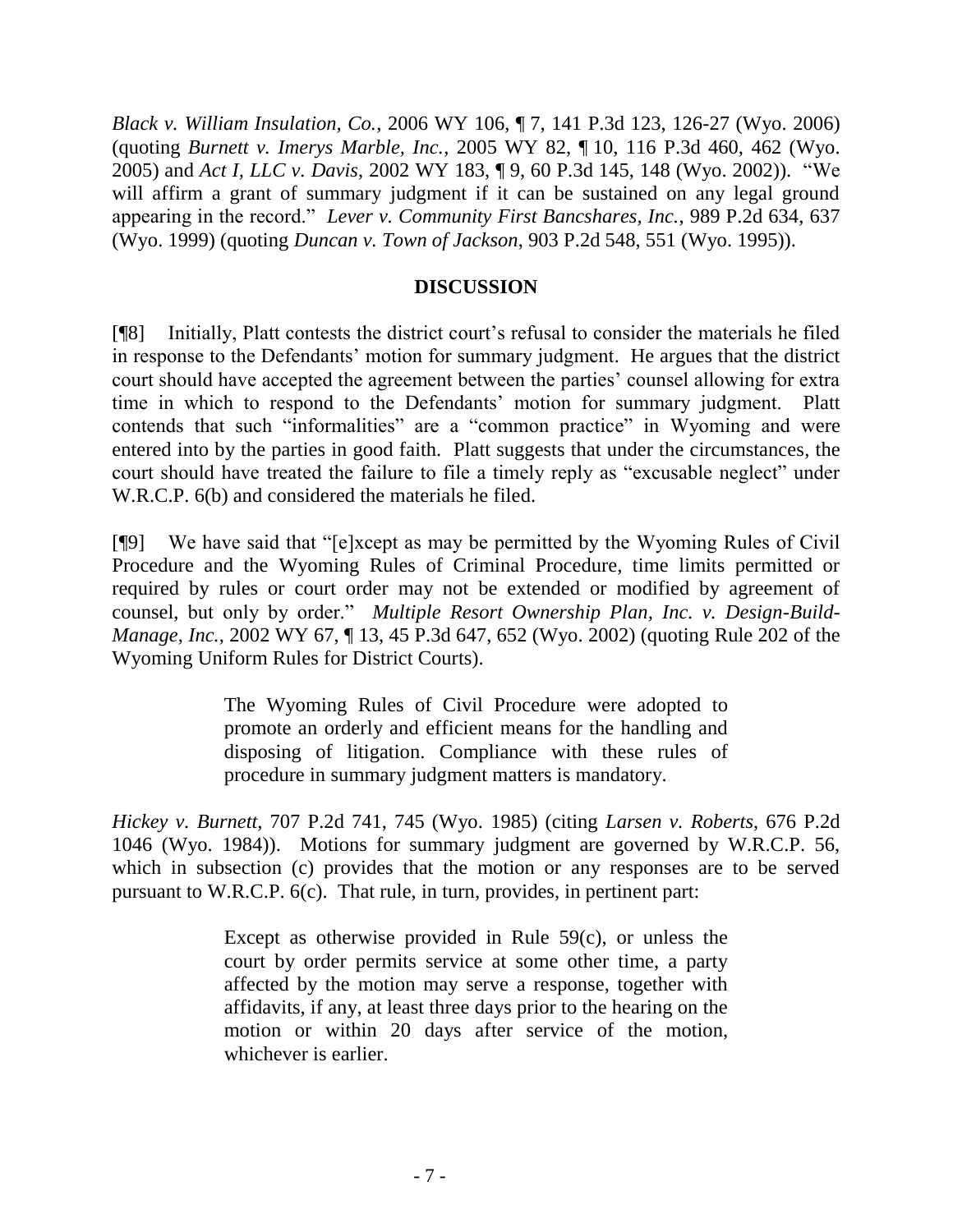W.R.C.P.  $6(c)(1)$ . In this case, the district court's scheduling order mirrored the twentyday time frame for responses set out in Rule 6(c). Subsection (b) of W.R.C.P. 6 provides a mechanism by which a party desiring to enlarge the time in which to file a response can proceed:

> When by these rules or by a notice given thereunder or by order of court an act is required or allowed to be done at or within a specified time, the court, or a commissioner thereof, for cause shown may at any time in its discretion: (1) with or without motion or notice order the period enlarged if request therefor is made before the expiration of the period originally prescribed or as extended by a previous order; or (2) upon motion made after the expiration of the specified period permit the act to be done where the failure to act was the result of excusable neglect[.]

Since Platt did not move to enlarge the time before the expiration of the prescribed time period, he must show "excusable neglect," which we have defined as "being that behavior which might be the act of a reasonably prudent person under the circumstances." *Weber v. McCoy*, 950 P.2d 548, 553 (Wyo. 1997) (citing *Whitney v. McDonough*, 892 P.2d 791, 794 (Wyo. 1995)).

[¶10] We cannot agree with Platt's characterization of the informal agreement between the parties' counsel to enlarge the prescribed time for reply to the motion for summary judgment as "excusable neglect" for the failure to file a motion with the court as required by our rules of procedure. Given our precedent, a reasonably prudent person would not simply have relied upon an informal agreement with opposing counsel but would have filed the necessary motion with the court. As the district court put it:

> This Court is not familiar with the "informality" and "common practice" that counsel alleges is apparently so prevalent in his practice. However, it is not the "common practice" of this Court to permit its orders and the Rules of Civil Procedure to be ignored and/or vacated by virtue of some "informality" or "common practice." Rather, it is the "common practice" of this Court to conduct its business in accordance with the Wyoming Rules of Civil Procedure, and its expectation is and always has been that counsel do the same. Counsel's decision to do otherwise was taken at his own peril, but it most certainly was not a matter of excusable neglect.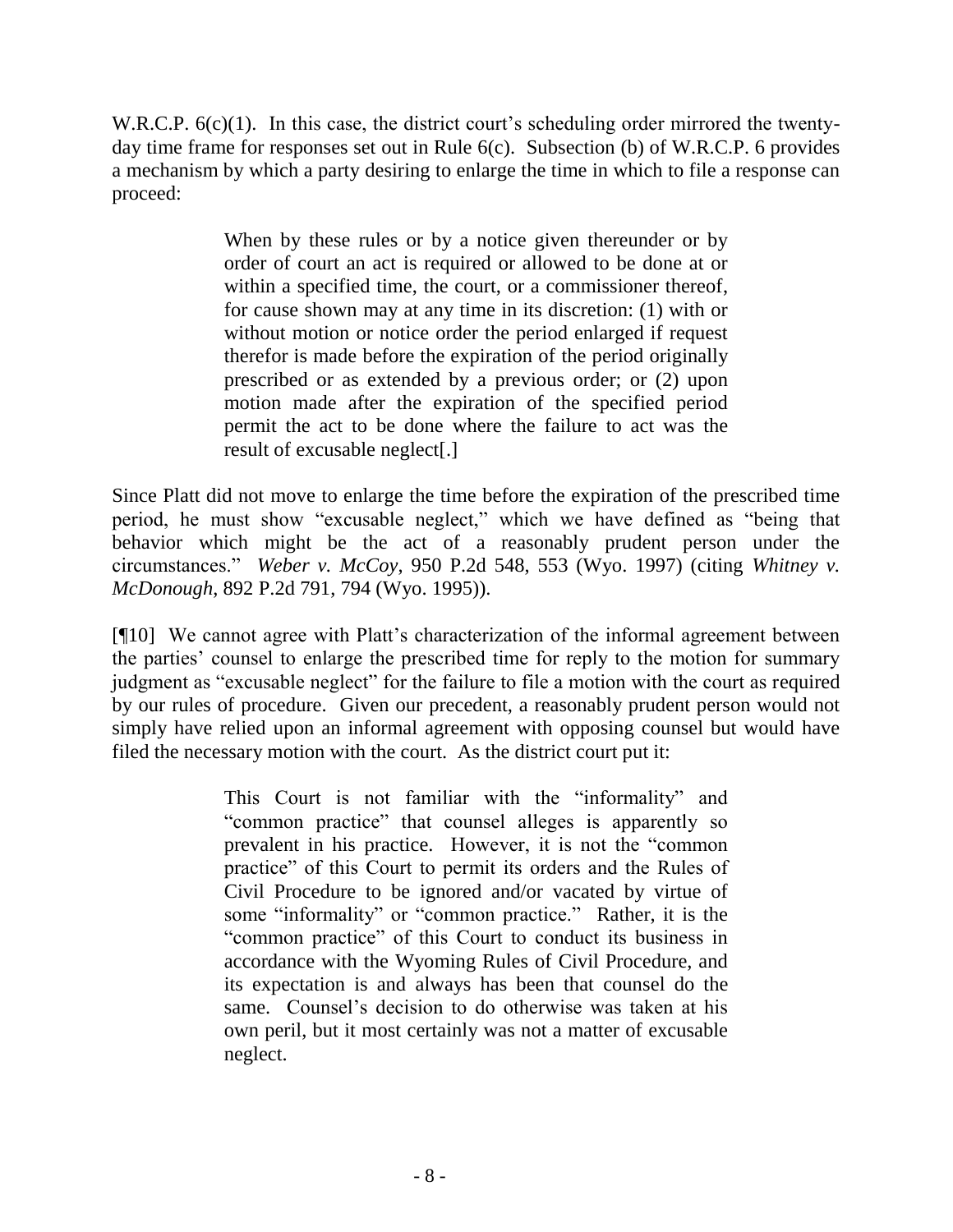Platt failed to show "excusable neglect," and the district court did not commit any error when it declined to consider his response to the Defendants' motion for summary judgment.

[¶11] Even if we were inclined to consider the materials filed by Platt, we would still conclude that the district court properly granted the Defendants' motion for summary judgment. Wyoming is a discovery jurisdiction "in which the statute of limitations is triggered when a plaintiff knows or has reason to know of the existence of a cause of action." *Cabot Oil & Gas Corp. v. Followill*, 2004 WY 80, ¶ 14, 93 P.3d 238, 243 (Wyo. 2004) (citing *Amoco Production Co. v. EM Nominee Partnership Co.*, 2 P.3d 534, 542 (Wyo. 2000)). Platt does not dispute that a four-year statute of limitations is applicable to all of his claims; instead, he argues that he had no reason to believe that his ownership interest in the cattle was claimed by the Defendants until he asked them for an accounting in the spring of 2004. It is from that date that Platt insists the statute of limitations began to run.

[¶12] In his affidavit contained within his filings opposing the motion for summary judgment, Platt contended that the parties' arrangement was for the Defendants to run Platt's cattle and to take a share of the profits. According to Platt, the Defendants held the cattle in trust, and ownership remained with him. In support of his claim, Platt alleged that when the Defendants entered into the lease in 1998, they were also supposed to enter into a mortgage of the cattle with him to prevent the Defendants from selling the cattle or using them for collateral. Platt claimed that he refused to sign the mortgage because the place to enter the number of cattle to be mortgaged was blank, and that while the Defendants promised to get a count of the cattle, they never got back to Platt and the mortgage was never executed.

[¶13] Platt's claim is predicated on a contention that he possessed an ownership interest in the cattle on the Ranch. In his deposition, Platt's brother Wayne testified as follows (emphasis added):

> Q: Was there actually money given to the trust for the cattle that were left in 1998 that had not previously been transferred by wage or purchase?

A: No.

Q: Do you remember how many cattle there were at that time that were transferred from the trust to Alice and Murray Creighton?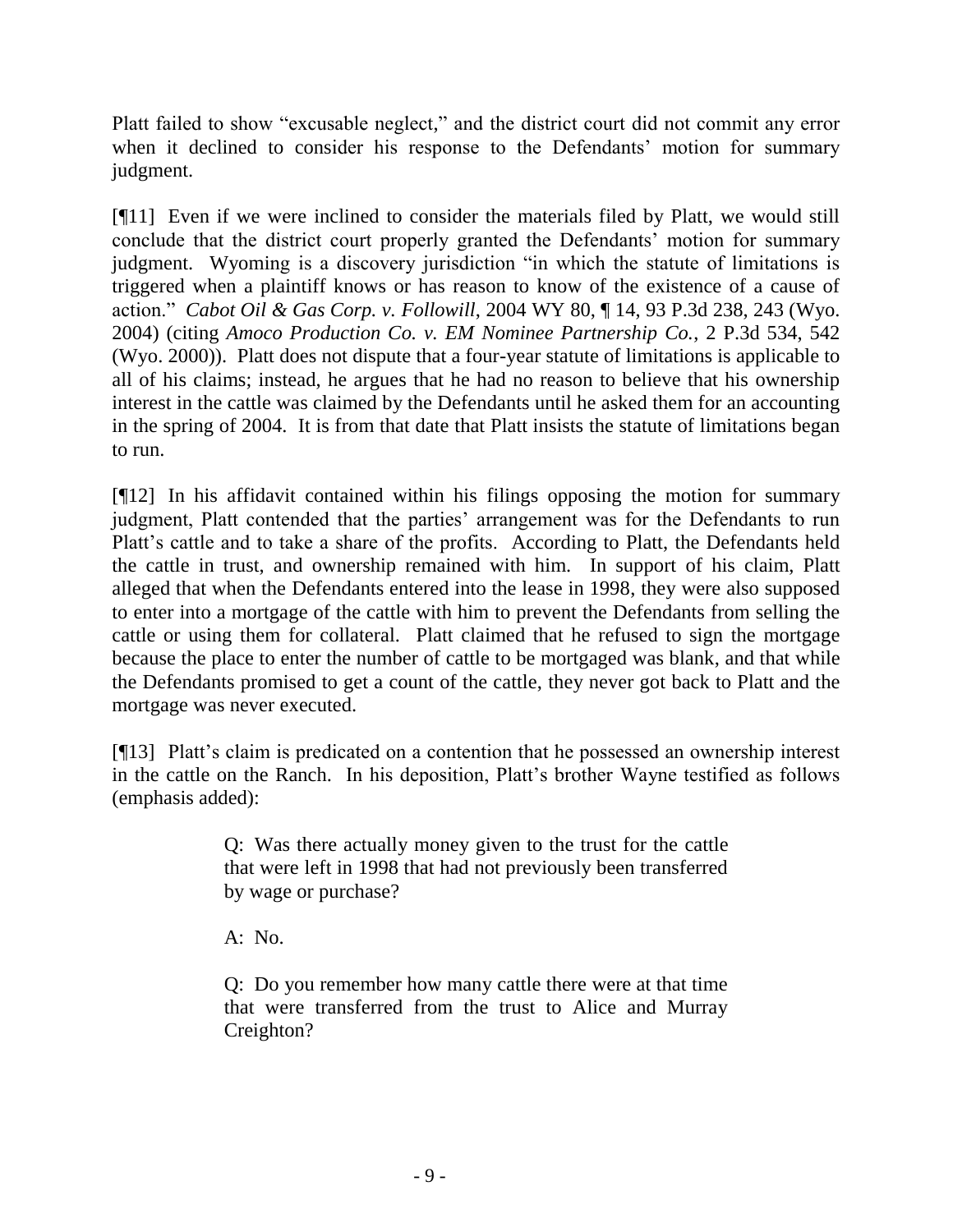A: That total was approximately 280 head, but I couldn't say who owned them for sure because they had interest in the cattle. And they were all branded IK as undivided interest.

Q: There were 280 head in 1992?

A: Yeah.

Q: Had some died?

A: Some died.

Q: Had some been sold?

A: They were replaced by calves, or such a matter, because you keep so many replacements so you keep your herd at static level.

Q: The ones that had been sold – There were some sold to Murray and Alice Creighton; is that correct?

A: Only the culled cattle through the feedlots.

Q: And the money that you got – the money that was received for culled cattle that was sold, what happened to that money?

A: *It went into the trust. In fact, all the cattle were sold by the trust, went back into the trust, and it went to pay off the loans at the bank. We wound up – when we turned it all over and sold all the cattle we owned interest in, we still owed the bank 40,000 bucks*.

. . . .

Q: When [the Defendants] took calves at branding, is there any record of how many and what this was worth for tax purposes or otherwise?

A: No record or written record, no.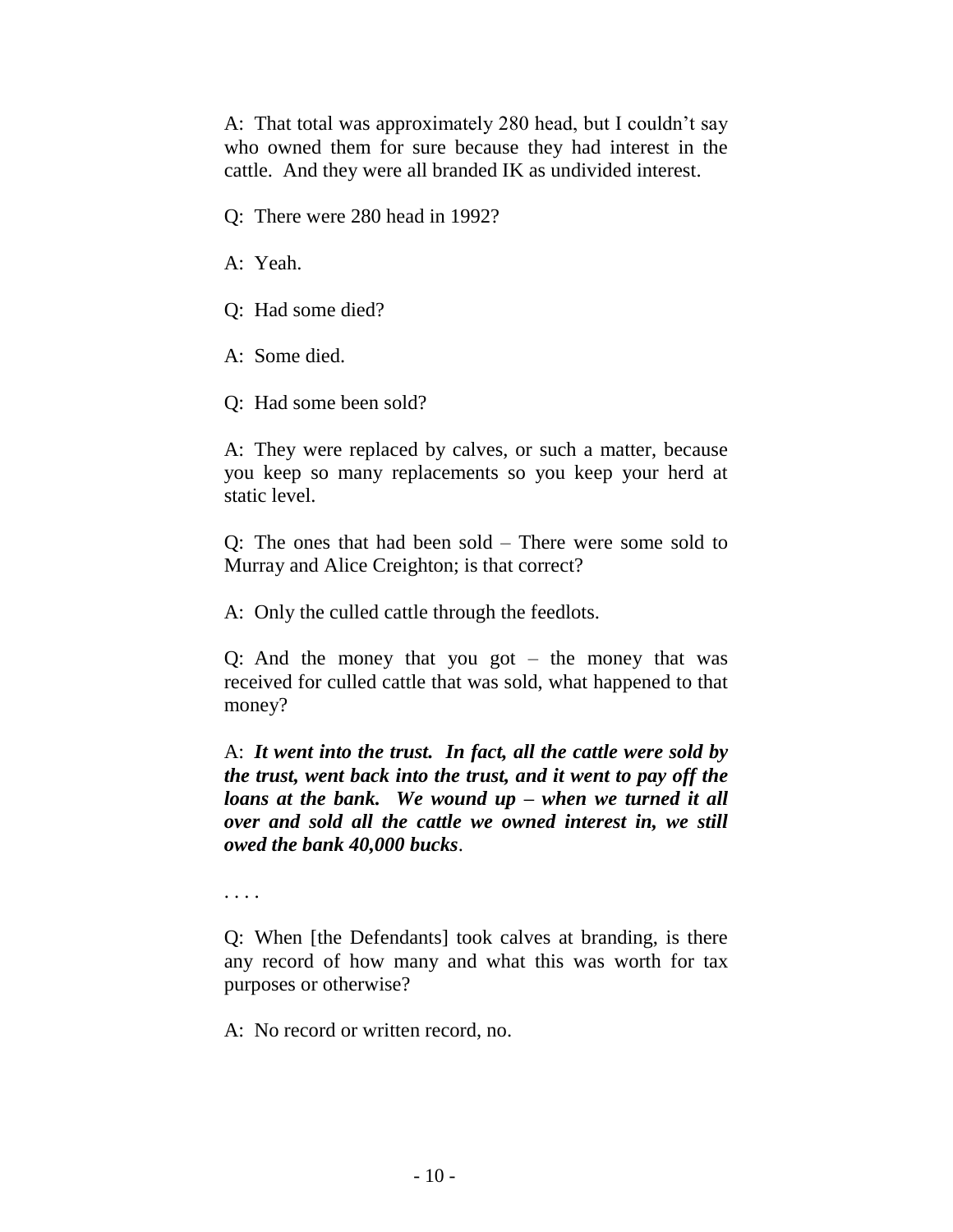Q: Do you have any recollection as to how many calves they were to take at branding, all of them, half of them, part of them?

A: I don't know how many they were promised. I couldn't say.

Q: You don't know what they were promised?

A: I couldn't say what the number they were promised or what, no.

Q: Is it all they could brand?

A: No, not all they could brand, just only the number that we had promised.

Q: But you don't  $-$ 

A: I don't know the number.

Q: Was it a number like a hundred or a number like half or a number like a third?

A: It was a number like four or five or eight or ten.

Q: Four or five or eight or ten each year.

A: So many each year.

Q: Four to ten calves branded for supplement to wages?

A: Yeah. Then they kept their half for calves, and consequently their herd increased.

Q: So maintaining didn't work after that?

A: Well, it didn't maintain. *We wasn't trying to maintain our herd*. I was trying to build up their herd.

Q: Didn't you feel that would reduce your obligation to your brother, 50/50 partner?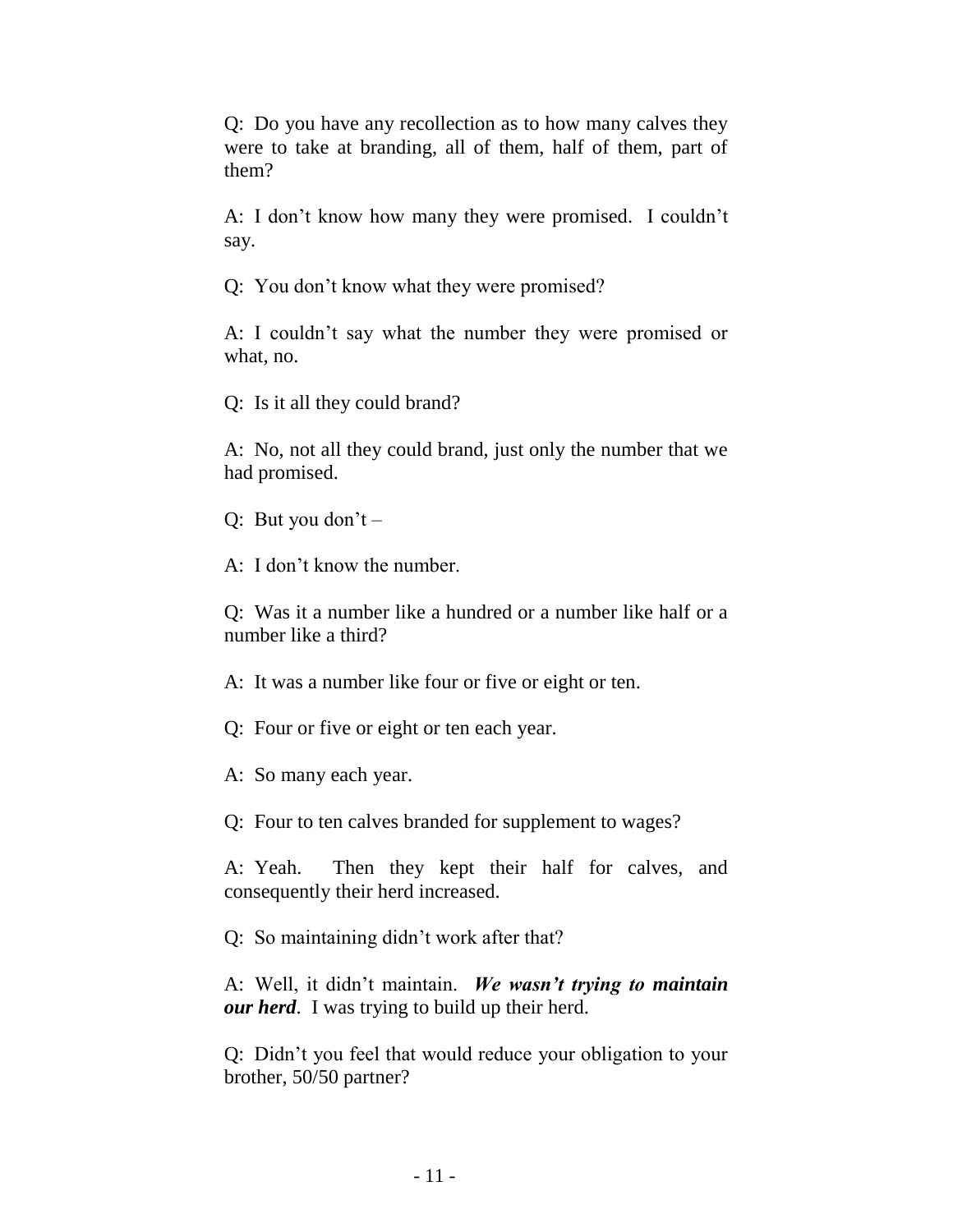A: Well, when you're starting to trade steer for heifers, you're getting the better end of the deal. That's what we were doing, and those steers that we traded from them and they took heifers in place, the steers were worth more on the market than the heifers for the main reason they weigh more.

Q: But your emphasis changes now from maintaining –

A: *We were not trying to maintain Platt Ranches Trust cattle. We were transferring our cattle to them*.

Q: To your daughter?

A: Through their purchase and branding and what they earned.

. . . .

Q: So you're letting them work into the ranch that you and Ralph owned?

A: *The ranch numbers are staying the same, but the cattle is under different ownerships*.

 $Q: And -$ 

A: *So eventually we will phase out what we own, and they will own it*.

Q: When you say they, you mean your heirs, not Ralph's heirs?

A: My heirs.

. . . .

Q: And when you transferred up all the cattle to Murray and Alice Creighton in 1998, they were actually transferred from the trust to them; is that correct?

A: That's right.